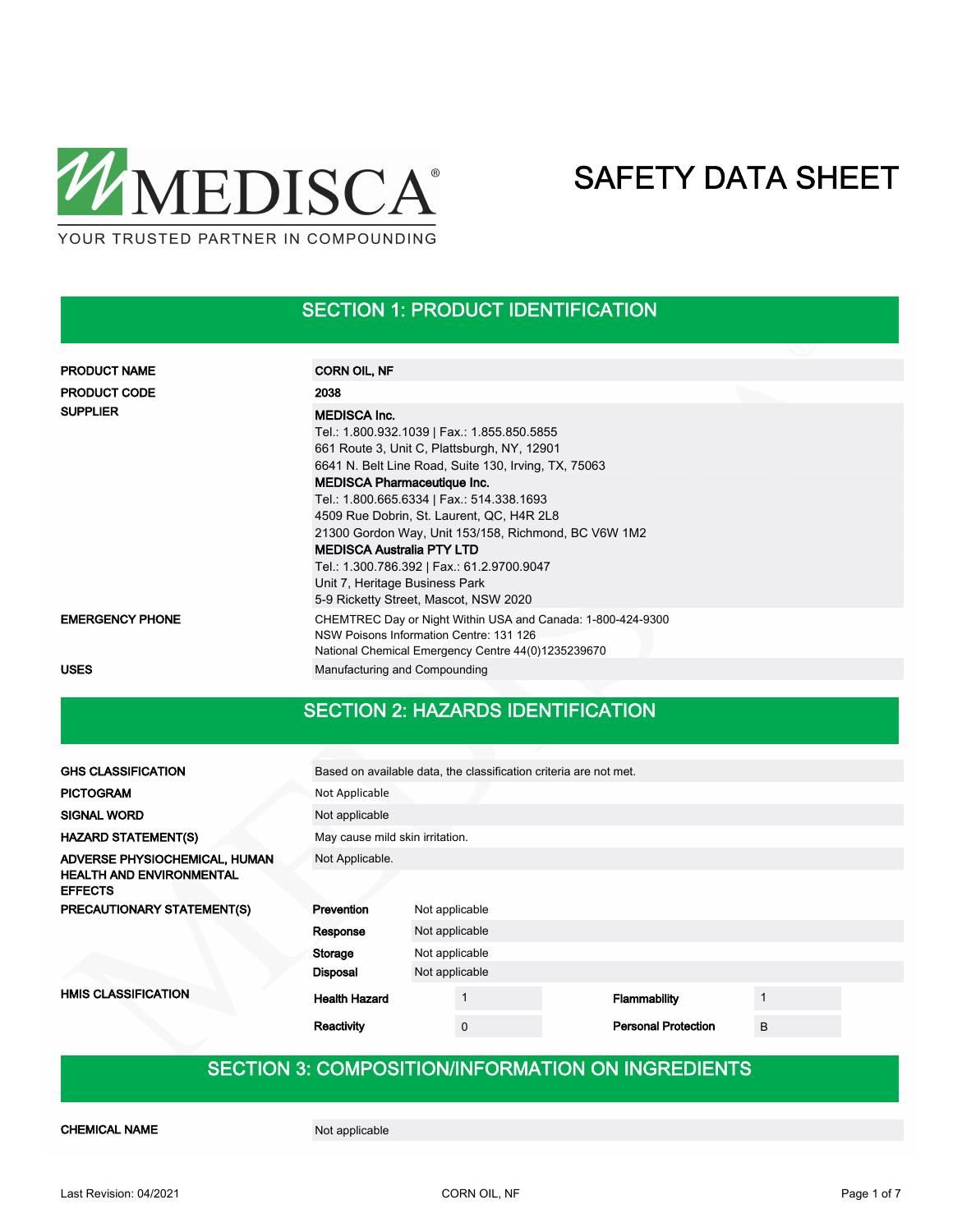

| <b>BOTANICAL NAME</b>       | Zea mays oil         |                   |                  |             |  |  |
|-----------------------------|----------------------|-------------------|------------------|-------------|--|--|
| <b>SYNONYM</b>              | Maize oil            |                   |                  |             |  |  |
| <b>CHEMICAL FORMULA</b>     | Not applicable       |                   |                  |             |  |  |
| <b>CAS NUMBER</b>           | 8001-30-7            |                   |                  |             |  |  |
| <b>ALTERNATE CAS NUMBER</b> | Not applicable       |                   |                  |             |  |  |
| <b>MOLECULAR WEIGHT</b>     | Not applicable       |                   |                  |             |  |  |
| <b>COMPOSITION</b>          | <b>CHEMICAL NAME</b> | <b>CAS NUMBER</b> | <b>EC NUMBER</b> | % BY WEIGHT |  |  |
|                             | <b>CORN OIL</b>      | 8001-30-7         | 232-281-2        | 100         |  |  |

There are no additional ingredients present which, within the current knowledge of the supplier and in the concentrations applicable, are classified as health hazards and hence require reporting in this section. NOTES Chemical family: Plant oil

## SECTION 4: FIRST-AID MEASURES

| IN CASE OF EYE CONTACT      | Flush with copious amounts of water for 15 minutes, separating eyelids with fingers. If irritation persists seek<br>medical aid. |
|-----------------------------|----------------------------------------------------------------------------------------------------------------------------------|
| IN CASE OF SKIN CONTACT     | Wash with soap & water for 15 minutes. If irritation persists seek medical aid.                                                  |
| <b>IF SWALLOWED</b>         | Call a physician. Wash out mouth with water. Do not induce vomiting without medical advice.                                      |
| <b>IF INHALED</b>           | Remove to fresh air. If not breathing, give artificial respiration. If breathing is difficult, give oxygen. Call a<br>physician  |
| <b>SYMPTOMS AND EFFECTS</b> | Not expected to present a significant hazard under anticipated conditions of normal use.                                         |

## SECTION 5: FIREFIGHTING MEASURES

| SPECIFIC HAZARDS ARISING FROM<br>THE CHEMICAL                          | Not applicable                                                                                                                                                                                    |
|------------------------------------------------------------------------|---------------------------------------------------------------------------------------------------------------------------------------------------------------------------------------------------|
| <b>FLAMMABLE PROPERTIES</b>                                            | May be combustible at high temperature                                                                                                                                                            |
| <b>HAZARDOUS COMBUSTION PRODUCTS</b>                                   | Under fire conditions, hazardous fumes will be present.                                                                                                                                           |
| <b>SUITABLE &amp; UNSUITABLE</b><br><b>EXTINGUISHING MEDIA</b>         | <b>Small fire:</b> dry chemical, CO <sub>2</sub> or water spray. <b>Large fire:</b> dry chemical, CO <sub>2</sub> , alcohol resistant foam or water<br>spray. Do not get water inside containers. |
| <b>PROTECTIVE EQUIPMENT AND</b><br><b>PRECAUTIONS FOR FIREFIGHTERS</b> | Wear self-contained breathing apparatus and protective clothing to prevent contact with skin and eyes.                                                                                            |

## SECTION 6: ACCIDENTAL RELEASE MEASURES

#### PERSONAL PRECAUTIONS

Wear respiratory protection. Avoid breathing vapours, mist or gas. Ensure adequate ventilation. Evacuate personnel to safe areas.

CONTAINMENT

METHODS & MATERIAL FOR On land, sweep or shovel into suitable containers.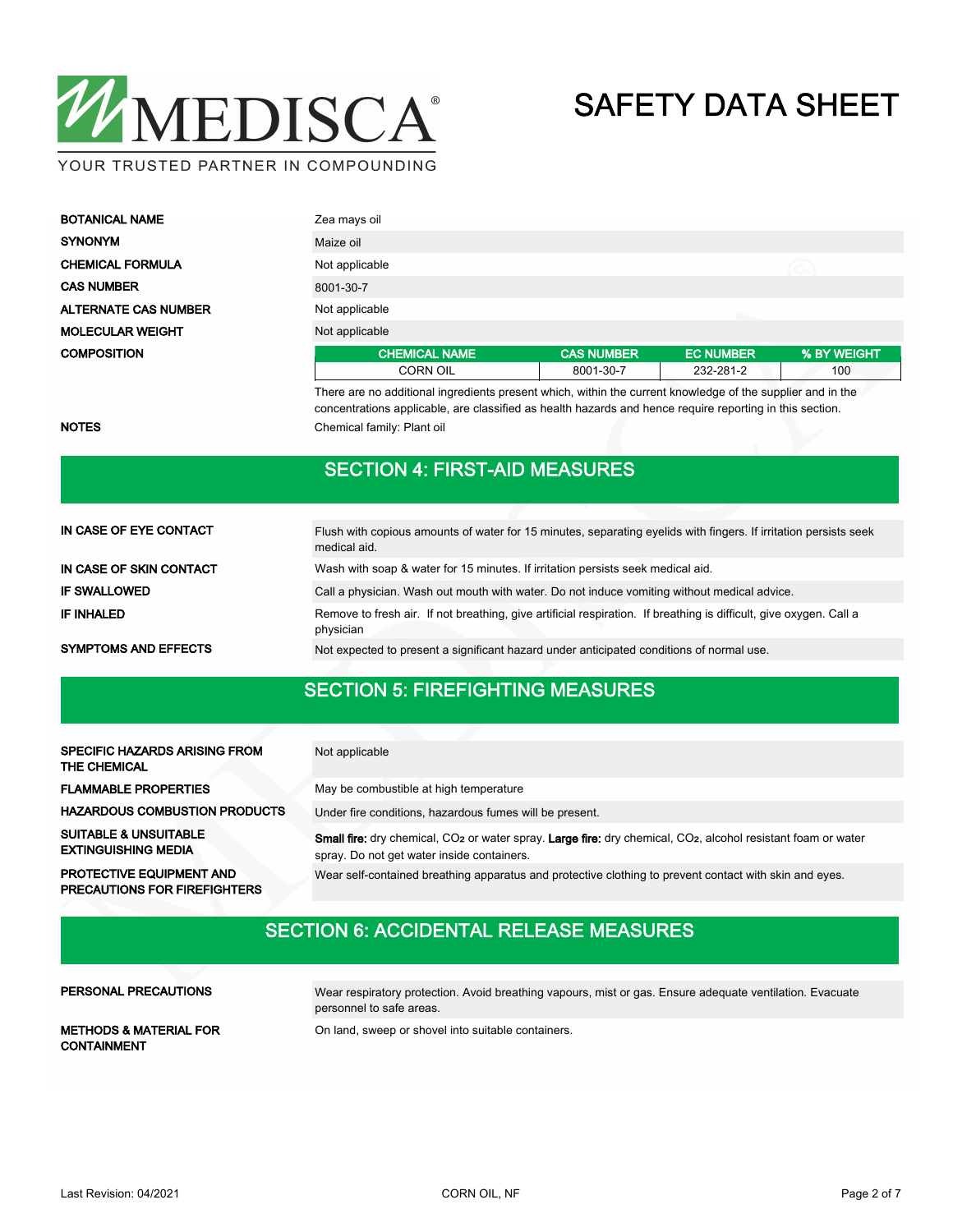

YOUR TRUSTED PARTNER IN COMPOUNDING

#### CLEANUP PROCEDURE

Do not touch damaged containers or spilled material unless wearing appropriate protective clothing. Wear respirator, chemical safety goggles, rubber boots and heavy rubber gloves. Stop leak if you can do it without risk. Prevent entry into waterways, sewers, basements or confined areas. Shut off all sources of ignition. Evacuate the area. If necessary, employ water fog to disperse the vapors. Absorb the matter with compatible vermiculite or other absorbing material. Place in a suitable container and retain for disposal. Ventilate and clean the affected area. Do not flush into sewerage system or to drains.

REFERENCE TO OTHER SECTIONS See Section 7 for information on safe handling. See Section 8 for information on personal protection equipment. See Section 13 for disposal information.

### SECTION 7: HANDLING AND STORAGE

| <b>PRECAUTIONS FOR SAFE HANDLING</b> | Do not inhale. Avoid contact with eyes, skin and clothing. Avoid prolonged or repeated exposure. Wash<br>thoroughly after handling. Store away from incompatible materials, in a well-ventilated area. Eliminate all<br>sources of ignition. Store in accordance with local regulations. Do not store in unlabeled containers.<br>Containers that have been opened must be carefully resealed and kept upright to prevent leakage. Use<br>appropriate containment to avoid environmental contamination. |
|--------------------------------------|---------------------------------------------------------------------------------------------------------------------------------------------------------------------------------------------------------------------------------------------------------------------------------------------------------------------------------------------------------------------------------------------------------------------------------------------------------------------------------------------------------|
| <b>CONDITIONS FOR SAFE STORAGE</b>   | Store away from incompatible materials, in a well-ventilated area. Eliminate all sources of ignition. Store in<br>accordance with local regulations. Do not store in unlabeled containers. Containers that have been opened<br>must be carefully resealed and kept upright to prevent leakage. Use appropriate containment to avoid<br>environmental contamination.                                                                                                                                     |
| <b>STORAGE CONDITIONS</b>            | Store in original container, tightly sealed, protected from direct sunlight and moisture.<br>Avoid exposure to excessive heat.                                                                                                                                                                                                                                                                                                                                                                          |
| <b>SPECIFIC END USE(S)</b>           | See Section 1                                                                                                                                                                                                                                                                                                                                                                                                                                                                                           |

## SECTION 8: EXPOSURE CONTROLS/ PERSONAL PROTECTION

|               | ONGHIQAH RANIG. OOR IN OIL | <u>UNU 17. UUU ITUUTI</u> |                     |     |                               |             |            |                 |              |
|---------------|----------------------------|---------------------------|---------------------|-----|-------------------------------|-------------|------------|-----------------|--------------|
|               | Country                    |                           | Limit value-8 hours |     | <b>Limit value-Short Term</b> | <b>IDLH</b> | <b>REL</b> | <b>Advisory</b> | <b>Notes</b> |
|               |                            | ppm                       | mg/m <sup>3</sup>   | ppm | mg/m <sup>3</sup>             |             |            |                 |              |
| <b>OSHA</b>   | <b>USA</b>                 | IN/L                      | N/L                 | N/L | N/L                           | IN/L        | N/L        | N/A             | N/A          |
| <b>ACGIH</b>  | <b>USA</b>                 | N/L                       | N/L                 | N/L | N/L                           | N/L         | N/L        | N/A             | N/A          |
| <b>NIOSH</b>  | <b>USA</b>                 | N/L                       | N/L                 | N/L | N/L                           | N/L         | N/L        | N/A             | N/A          |
| <b>WEEL</b>   | <b>USA</b>                 | N/L                       | N/L                 | N/L | N/L                           | N/L         | N/L        | N/A             | N/A          |
| <b>HSIS</b>   | Australia                  | N/L                       | N/L                 | N/L | N/L                           | IN/L        | N/L        | N/A             | N/A          |
| <b>HSE</b>    | <b>UK</b>                  | N/L                       | N/L                 | N/L | N/L                           | N/L         | N/L        | N/A             | N/A          |
| <b>GESTIS</b> | <b>Add Country</b>         | N/L                       | N/L                 | N/L | N/L                           | N/L         | N/L        | N/A             | N/A          |
|               |                            |                           |                     |     |                               |             |            |                 |              |

### Chemical Name: CORN OIL CAS #: 8001-30-7

N/L = Not listed ; N/A = Not Available

PELs are 8-hour TWAs = Limit value - Eight hours

Ceiling or Short-Term TWA = STEL = Limit value - Short term

#### EXPOSURE GUIDELINES

Consult local authorities for provincial or state exposure limits. Particulates not otherwise regulated, respirable fraction: 5 mg/m³

### PERSONAL PROTECTIVE EQUIPMENT

Eyes: Wear appropriate protective eyeglasses or chemical safety goggles as described by WHMIS or OSHA's

eye and face protection regulations in 29 CFR 1910.133 or European Standard EN166. Skin: Wear appropriate gloves to prevent skin exposure. Clothing: Wear appropriate protective clothing to minimize contact with skin. Respirators: Follow WHMIS or OSHA respirator regulations found in 29 CFR 1910.134 or European Standard EN 149. Use a NIOSH/MSHA or European Standard EN 149 approved respirator if exposure limits are exceeded or if irritation or other symptoms are experienced. Thermal Hazards: For products representing a thermal hazard, appropriate Personal Protective Equipment should be used.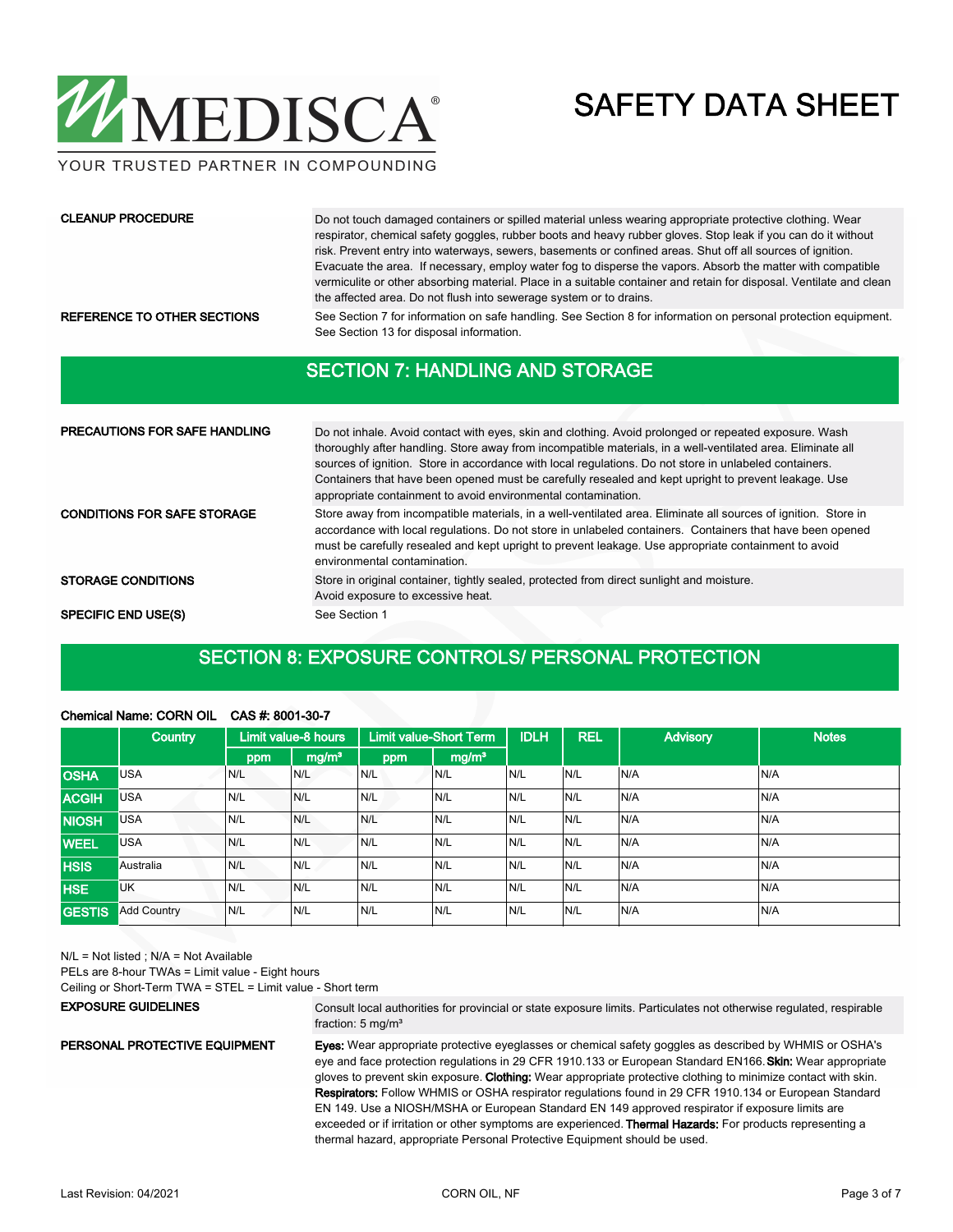

YOUR TRUSTED PARTNER IN COMPOUNDING

| <b>SPECIFIC ENGINEERING CONTROLS</b> |
|--------------------------------------|
| <b>NOTES</b>                         |

Adequate mechanical ventilation. Fumehood, eye wash station, and safety shower. TLV: Liquid-none; oil mist 10mg/m<sup>3</sup> total particulate.

## SECTION 9: PHYSICAL AND CHEMICAL PROPERTIES

| <b>PHYSICAL STATE</b>                      | Liquid |                                                                                                           |  |                                                      |               |  |                                                      |                          |  |
|--------------------------------------------|--------|-----------------------------------------------------------------------------------------------------------|--|------------------------------------------------------|---------------|--|------------------------------------------------------|--------------------------|--|
| <b>DESCRIPTION</b>                         |        | Clear, light yellow, oily liquid, having a faint, characteristic odor.                                    |  |                                                      |               |  |                                                      |                          |  |
| <b>SOLUBILITY</b>                          |        | Slightly soluble in alcohol. Miscible with ether, with chloroform, with benzene, and with solvent hexane. |  |                                                      |               |  |                                                      |                          |  |
| <b>ODOR</b>                                |        | Faint characteristic odor                                                                                 |  |                                                      |               |  |                                                      |                          |  |
| <b>FLAMMABILITY</b>                        |        | May be combustible at high temperature                                                                    |  |                                                      |               |  |                                                      |                          |  |
| <b>AUTO-IGNITION</b><br><b>TEMPERATURE</b> |        | 393 °C, 739.4 °F                                                                                          |  | <b>BOILING POINT</b>                                 | Not available |  | <b>DECOMPOSITION</b><br><b>TEMPERATURE</b>           | Not available            |  |
| <b>EVAPORATION RATE</b>                    |        | Not available                                                                                             |  | <b>EXPLOSIVE LIMIT</b>                               | Not available |  | <b>FLASH POINT</b>                                   | > 200 °C. 392 °F<br>(CC) |  |
| log P<br>(OCTANOL-WATER)                   |        | Not available                                                                                             |  | <b>LOWER FLAMMABLE/</b><br><b>EXPLOSIVE LIMIT(S)</b> | Not available |  | <b>MELTING/FREEZING</b><br><b>POINT</b>              | $-10$ °C, 14 °F          |  |
| <b>ODOR THRESHOLD</b>                      |        | Not available                                                                                             |  | <b>OXIDIZING PROPERTY</b>                            | Not available |  | pH                                                   | Not available            |  |
| <b>RELATIVE DENSITY</b><br>$(WATER = 1)$   |        | 0.920                                                                                                     |  | <b>SPECIFIC GRAVITY</b>                              | $0.91 - 0.92$ |  | <b>UPPER FLAMMABLE/</b><br><b>EXPLOSIVE LIMIT(S)</b> | Not available            |  |
| <b>VAPOR DENSITY</b><br>$(AIR = 1)$        |        | > 1.0                                                                                                     |  | <b>VAPOR PRESSURE</b>                                | Not available |  | <b>VISCOSITY</b>                                     | Not available            |  |

The physical data presented above are typical values and should not be construed as a specification.

## SECTION 10: STABILITY AND REACTIVITY

| <b>REACTIVITY</b>                                 | Not established                                                                           |
|---------------------------------------------------|-------------------------------------------------------------------------------------------|
| <b>CHEMICAL STABILITY</b>                         | Stable under recommended storage conditions                                               |
| <b>INCOMPATIBLE MATERIALS</b>                     | Strong oxidants                                                                           |
| <b>HAZARDOUS DECOMPOSITION</b><br><b>PRODUCTS</b> | Toxic fumes of carbon monoxide, carbon dioxide, nitrogen oxides and other gases may occur |
| <b>HAZARDOUS POLYMERIZATION</b>                   | Will not occur                                                                            |
| POSSIBLITY OF HAZARDOUS<br><b>REACTION</b>        | Not established                                                                           |
| <b>CONDITIONS TO AVOID</b>                        | Moisture, sunlight and extreme temperatures                                               |

## SECTION 11: TOXICOLOGICAL INFORMATION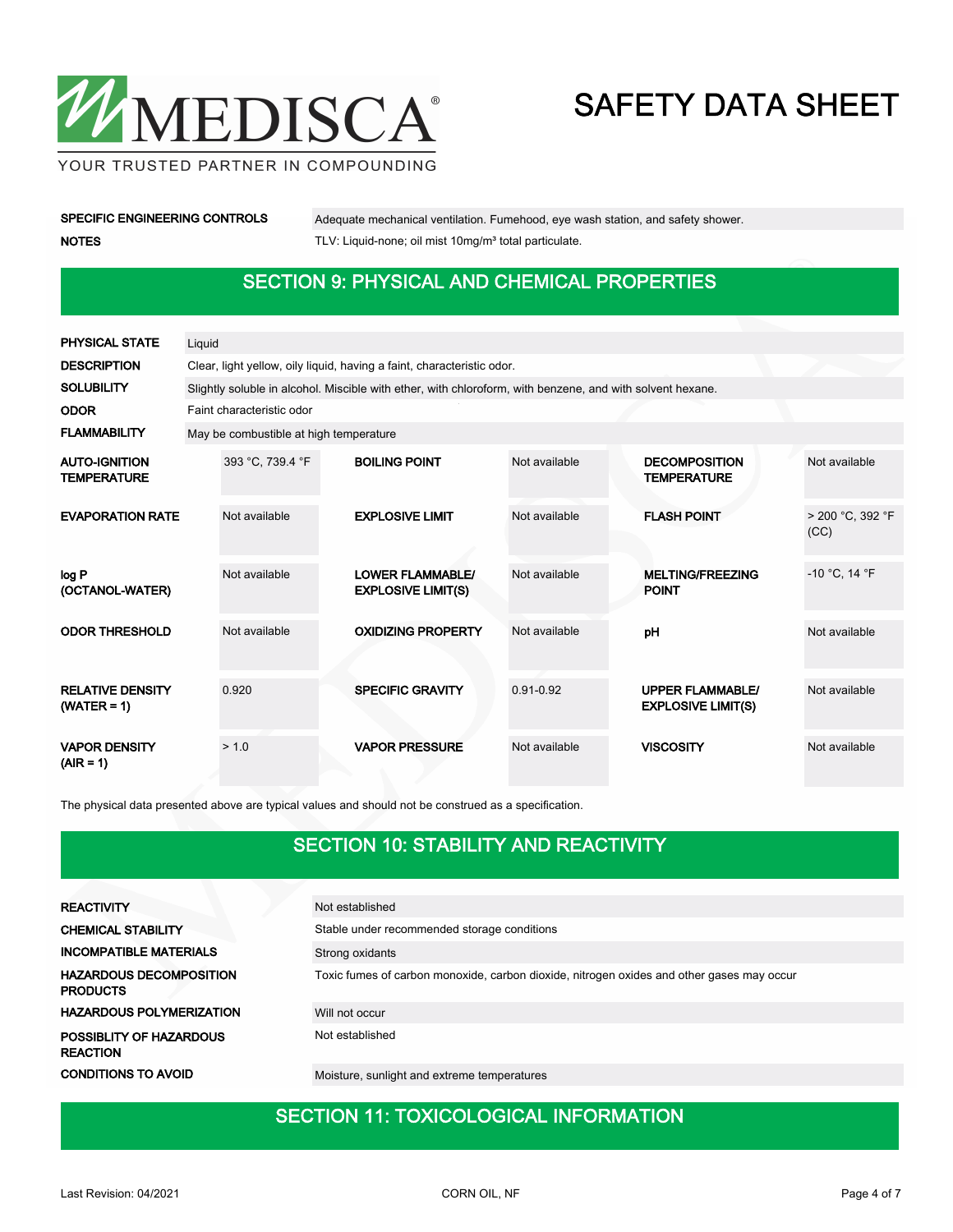

Oral: Rat: LD50: (mL/kg): > 100 Dermal: Rabbit LD50: (mg/kg): Not available Inhalation: Rat: LC50: (mg/L/4hr): Not available ACUTE TOXICITY Based on available data, the classification criteria are not met. Skin - Human - Mild skin irritation - 3d SKIN CORROSION/IRRITATION SERIOUS EYE DAMAGE/EYE Due to lack of data the classification is not possible. IRRITATION RESPIRATORY SENSITIZATION Due to lack of data the classification is not possible. SKIN SENSITIZATION Due to lack of data the classification is not possible. Due to lack of data the classification is not possible. Rat: Chinese hamster ovary; In vivo chromosomal aberrations; Result: Negative. GERM CELL MUTAGENICITY **CARCINOGENICITY CARCINOGENICITY OSHA** CORN OIL is not listed. NTP CORN OIL is not listed. IARC CORN OIL is not evaluated. This product does not contain any chemicals known to the State of California to cause cancer, birth defects, or any other reproductive harm. California Proposition 65 ADDITIONAL CARCINOGENICITY INFORMATION Due to lack of data the classification is not possible. REPRODUCTIVE TOXICITY Due to lack of data the classification is not possible. **SPECIFIC TARGET ORGAN TOXICITY -** Due to lack of data the classification is not possible.

SPECIFIC TARGET ORGAN TOXICITY - Due to lack of data the classification is not possible.

SINGLE EXPOSURE

REPEATED EXPOSURE

| ASPIRATION HAZARDS                              |                                                                                          | Due to lack of data the classification is not possible.                                                                                          |  |  |  |  |
|-------------------------------------------------|------------------------------------------------------------------------------------------|--------------------------------------------------------------------------------------------------------------------------------------------------|--|--|--|--|
| <b>SIGNS AND SYMPTOMS OF</b><br><b>EXPOSURE</b> | Not expected to present a significant hazard under anticipated conditions of normal use. |                                                                                                                                                  |  |  |  |  |
| POTENTIAL HEALTH EFFECTS                        | Inhalation                                                                               | May be harmful if inhaled. May cause respiratory tract irritation.                                                                               |  |  |  |  |
|                                                 | Ingestion                                                                                | May be harmful if swallowed.                                                                                                                     |  |  |  |  |
|                                                 | <b>Skin</b>                                                                              | May be harmful if absorbed through skin. May cause mild skin irritation. Sensitive individuals<br>may experience dermatitis after long exposure. |  |  |  |  |
|                                                 | <b>Eves</b>                                                                              | May cause eye irritation.                                                                                                                        |  |  |  |  |

## SECTION 12: ECOLOGICAL INFORMATION

| <b>TOXICITY</b>                  | EC50: 48 Hr: Crustacea: (mg/L): Not available<br>LC50: 96 Hr: Fish: (mg/L): Not available<br>EC50: 72 or 96 Hr: Algae (or other aqua plants): (mg/L): Not available |
|----------------------------------|---------------------------------------------------------------------------------------------------------------------------------------------------------------------|
| PERSISTENCE AND DEGRADABILITY    | Not available                                                                                                                                                       |
| <b>BIOACCUMULATIVE POTENTIAL</b> | Not available                                                                                                                                                       |
| <b>MOBILITY IN SOIL</b>          | Insoluble in water.                                                                                                                                                 |
| <b>OTHER ADVERSE EFFECTS</b>     | Not available                                                                                                                                                       |

This product is not intended to be released into the environment

### SECTION 13: DISPOSAL CONSIDERATIONS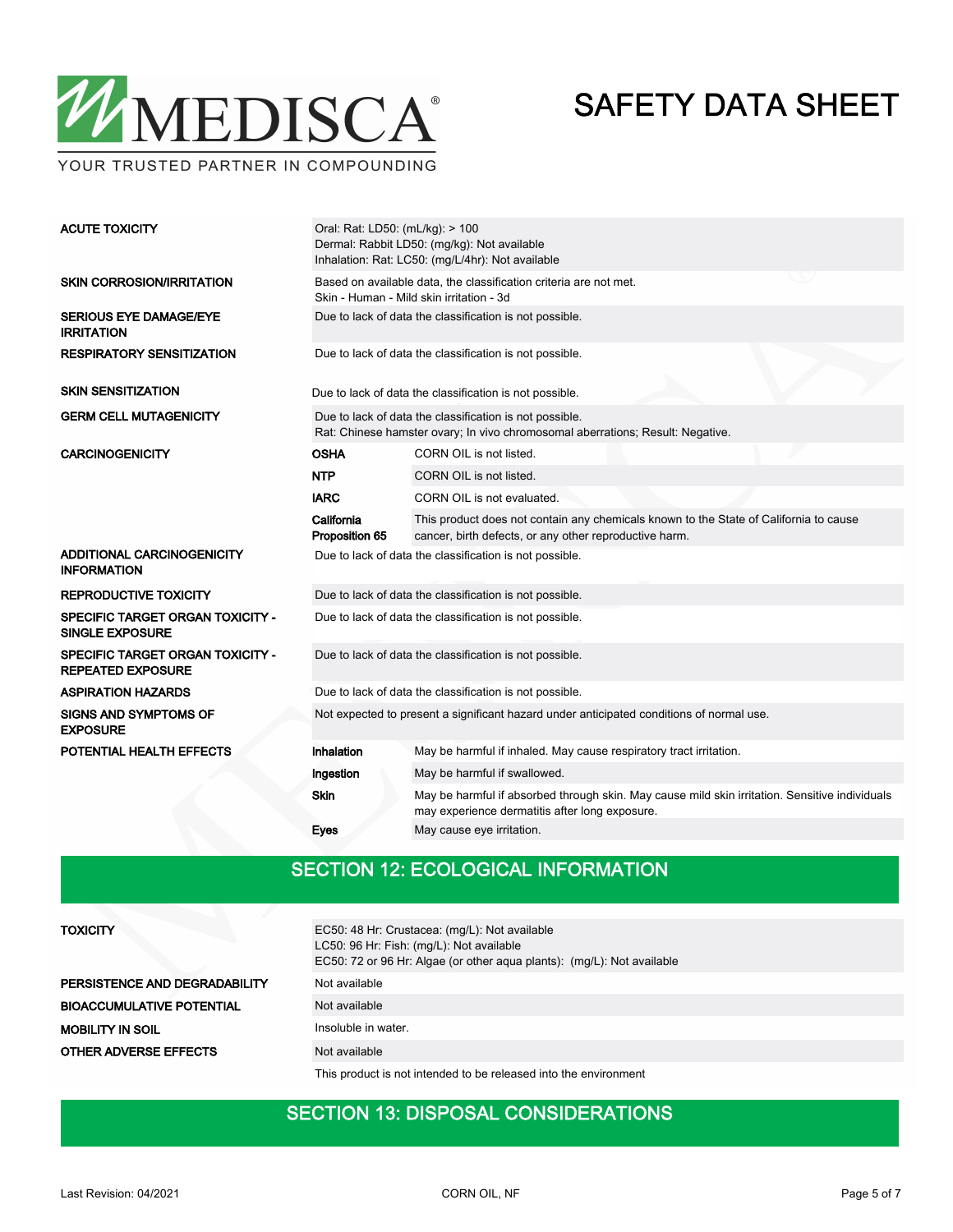

WASTE DISPOSAL **Dispose of in accordance with federal / local laws and regulations**. Avoid release into the environment.

### SECTION 14: TRANSPORT INFORMATION

| UN PROPER SHIPPING NAME                                                                     | Not dangerous good |  |  |
|---------------------------------------------------------------------------------------------|--------------------|--|--|
| <b>UN NUMBER</b>                                                                            | Not applicable     |  |  |
| <b>CLASS</b>                                                                                | Not applicable     |  |  |
| <b>PACKING GROUP</b>                                                                        | Not applicable     |  |  |
|                                                                                             |                    |  |  |
| <b>AUSTRALIA</b>                                                                            |                    |  |  |
| <b>HAZCHEM</b>                                                                              | Not Applicable     |  |  |
| EU<br>TRANSPORT IN BULK ACCORDING TO<br>ANNEX II OF MARPOL 73/78 AND THE<br><b>IBC CODE</b> | Not listed         |  |  |
| <b>ENVIRONMENTAL HAZARDS</b>                                                                | Not available      |  |  |
| SPECIAL SHIPPING INFORMATION                                                                | Not applicable     |  |  |
|                                                                                             |                    |  |  |

## SECTION 15: REGULATORY INFORMATION

#### UNITED STATES REGULATIONS

| <b>Chemical Name</b><br><b>&amp; CAS</b> | <b>CERCLA</b><br><b>40 CFR</b><br>Part 302.4 | $ SARA$ (Title III)<br><b>40 CFR</b><br>Part 372.65 | <b>Appendix A</b> | EPA 40 CFR Part 355<br><b>Appendix B</b> | Pennsylvania | Right-to-know<br><b>New Jersey</b> | <b>Massachusetts</b> | California<br>Prop 65 |
|------------------------------------------|----------------------------------------------|-----------------------------------------------------|-------------------|------------------------------------------|--------------|------------------------------------|----------------------|-----------------------|
| CORN OIL 8001-30-7                       | N/L                                          | N/L                                                 | N/L               | N/L                                      |              | N/L                                | N/L                  | N/L                   |

N/L = Not Listed; X = Listed

### AUSTRALIAN REGULATIONS

| <b>Chemical Name</b><br>& CAS | <b>Poisons and Therapeutic</b><br><b>Goods Requlation</b> | <b>Therapeutic Goods</b><br>Act | Code of Practices -<br><b>Illicit Drug</b><br><b>Precursors</b> |  |
|-------------------------------|-----------------------------------------------------------|---------------------------------|-----------------------------------------------------------------|--|
| CORN OIL 8001-30-7            | Not Listed                                                | Not Listed                      | Not Listed                                                      |  |

N/L = Not Listed

#### EU REGULATIONS

| <b>Chemical Name</b><br>& CAS | <b>REACH</b><br><b>ANNEX</b><br>XVII | <b>REACH</b><br><b>ANNEX</b><br>XIV | ЕC<br>1005/2009 | EC.<br>850/2004 | EC<br>1107/2009 | EC<br>649/2012 | EC<br>2012/118 |
|-------------------------------|--------------------------------------|-------------------------------------|-----------------|-----------------|-----------------|----------------|----------------|
| CORN OIL 8001-30-7            | N/L                                  | N/L                                 | N/L             | N/L             | N/L             | N/L            | N/L            |

N/L = Not Listed; X = Listed

Any EU regulation not listed above is not applicable to this product.